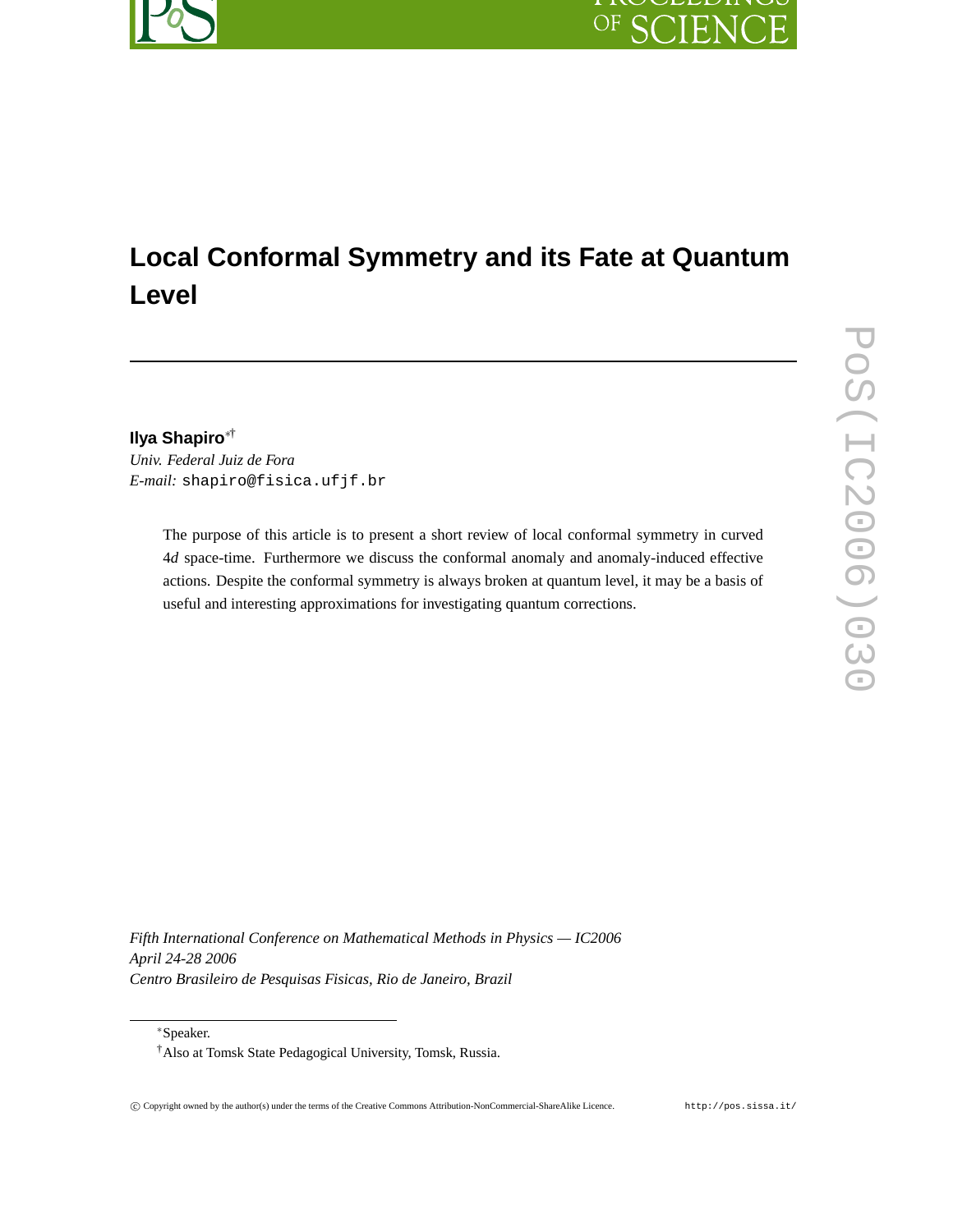# **1. Introduction**

The local conformal symmetry of matter fields in curved space and proper gravity always attracted a great interest. It is not our aim to list the main publications on the subject nor the main lines of research related to it. So, let us start by mentioning a recent review [1] where one can find some relevant references to start. In our article we shall concentrate on those aspects of the conformal theory in four dimensions, which are relevant for the applications, especially to cosmology. We shall pay special attention to the quantum theory and discuss conformal anomaly and anomaly-induced effective action of gravity. Many other issues will be left aside, some of them may be eventually considered in the extended version of this review article.

In order to understand the reason to introduce a local conformal symmetry, let us start from a very simple example discussed in [2]. Consider a massive scalar field in curved space-time. The minimal action has the form

$$
S = \frac{1}{2} \int \sqrt{-g} \left( g^{\mu \nu} \nabla_{\mu} \varphi \nabla_{\nu} \varphi + m^2 \varphi^2 + \xi R \varphi^2 \right), \tag{1.1}
$$

where  $\xi = 0$ . However, the minimal theory is inconsistent at quantum level if we introduce interactions with other fields or scalar self-interaction. In principle, one has to keep the non-minimal parameter  $\xi$  arbitrary to provide the multiplicative renormalizability of the theory. At the same time the value  $\xi = 1/6$  is very special, for in the massless case  $m = 0$  it corresponds to the local conformal symmetry

$$
g_{\mu\nu} \to g'_{\mu\nu} = g_{\mu\nu} e^{2\sigma(x)} \quad \phi \to \phi' = \phi e^{-\sigma(x)}.
$$
 (1.2)

Now, let us consider the massless limit of the theory from another point of view. Basing on fundamental principles of quantum theory, one is expecting to meet correspondence between the field and particle description of the matter. It is well known that, for the classical particles, the massless limit corresponds to the vanishing trace of the energy-momentum tensor

$$
T^{\mu}_{\mu} = -\frac{2}{\sqrt{-g}} g_{\mu\nu} \frac{\delta S}{\delta g_{\mu\nu}} = 0.
$$
 (1.3)

However, this identity can be achieved, in the field description (1.1), only for the conformal value  $\xi = 1/6$  of the non-minimal parameter (of course, the relation (1.3) holds only on the mass shell for the scalar field or for the corresponding particles). Therefore, only conformal theory can provide a correct particle-field correspondence in the massless limit. One can see that the conformal value  $\xi = 1/6$  does provide certain advantage at this level. The next question is whether it is possible to maintain the conformal value of  $\xi$  and, in general, local conformal symmetry, at the quantum level, when the loop corrections are taken into account. This issue is the main subject of the present review.

The paper is organized as follows. In the next section we shall list known conformal theories in  $n = 4$  and after that consider the quantum theory, where the local conformal invariance always breaks down. Section 3 is devoted to the brief description of the anomaly. We discuss the main difference between global and local conformal symmetries at quantum level. In section 4 we present, in more details than usual, the derivation of the anomaly-induced effective action of vacuum. In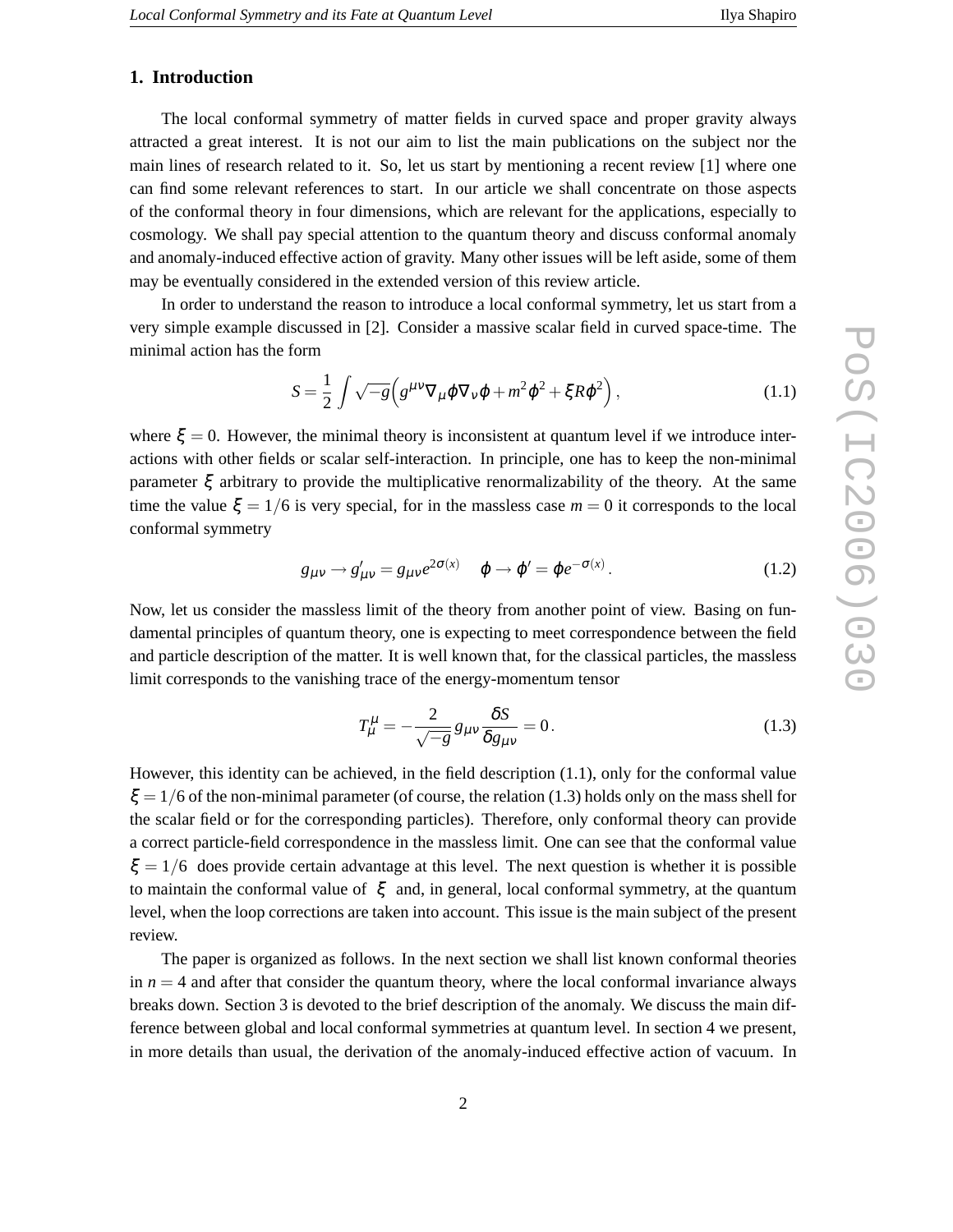section 5 we come back to anomaly and describe its ambiguities in relation to the effective action. Section 6 contains a brief description of the situation in conformal quantum gravity. Finally, in section 7 we draw our conclusions.

## **2. Particular examples of conformal theories**

Consider a general metric-scalar theory [3]

$$
S = \int d^4x \sqrt{-g} \left\{ A(\phi) \left( \nabla \phi \right)^2 + B(\phi) R + C(\phi) \right\},\tag{2.1}
$$

and perform the local conformal transformation of  $g_{\mu\nu}$  plus an arbitrary scalar reparametrizations (thus, generalizing the eq. (1.2)). In order to make things simpler, we start from the action without kinetic term for the scalar field [4] and transform it to (2.1)

$$
S = \int d^4x \sqrt{g'} \left\{ R'\Phi + V(\Phi) \right\} , \quad g'_{\mu\nu} = g_{\mu\nu} e^{2\sigma(\phi)} , \quad \Phi = \Phi(\phi). \tag{2.2}
$$

Simple calculation leads to the relation

$$
A(\phi) = 6e^{2\sigma(\phi)}[\Phi\sigma_1 + \Phi_1]\sigma_1, \quad B(\phi) = \Phi(\phi)e^{2\sigma}, \tag{2.3}
$$

where  $B_1 = \frac{dB}{d\phi}$  etc. One can see that the absence of the kinetic term in the action (2.2) does not mean that this field is not dynamical. The dynamics of the scalar field is due to the interaction with the scalar mode of the metric. For instance, the free minimal scalar field plus General Relativity (GR) is the particular case of the action (2.1) and is conformally equivalent to (2.2).

The conformal symmetry of the action corresponds to pure  $GR, \Phi = const.$  Then

$$
A = \frac{3B_1}{2B^2}
$$
,  $C = \lambda B^2$ , where  $B = B(\phi)$ ,  $C = C(\phi)$ ,  $B_1 = \frac{dB}{d\phi}$ . (2.4)

The well-known particular case of the theory satisfying the constraints (2.4) is (1.1) with  $m = 0$ ,  $\xi = 1/6$  and with an additional self-interaction term. One can rewrite it in the form

$$
S = \frac{1}{2} \int d^4x \sqrt{-g} \left( -\phi \Delta_2 \phi + \frac{\lambda}{12} \phi^4 \right), \quad \text{where} \quad \Delta_2 = \Box - R/6. \tag{2.5}
$$

All models which satisfy (2.4) are linked by conformal transformation of the metric plus scalar reparametrization [3].

Other conventional examples of conformal fields include massless spinor and vector

$$
S_{1/2} = \frac{i}{2} \int d^4x \sqrt{g} \left\{ \bar{\psi} \gamma^{\mu} \nabla_{\mu} \psi - \nabla_{\mu} \bar{\psi} \gamma^{\mu} \psi \right\},\tag{2.6}
$$

$$
S_1 = -\frac{1}{4} \int d^4x \sqrt{g} F_{\mu\nu} F^{\mu\nu}, \qquad (2.7)
$$

with the transformation rules

$$
g_{\mu\nu} \rightarrow g'_{\mu\nu} = g_{\mu\nu} e^{2\sigma}, \quad A_{\mu} \rightarrow A'_{\mu} = A_{\mu}, \quad \psi \rightarrow \psi' = \psi e^{-3\sigma/2}, \quad \bar{\psi} \rightarrow \bar{\psi}' = \bar{\psi} e^{-3\sigma/2}.
$$
 (2.8)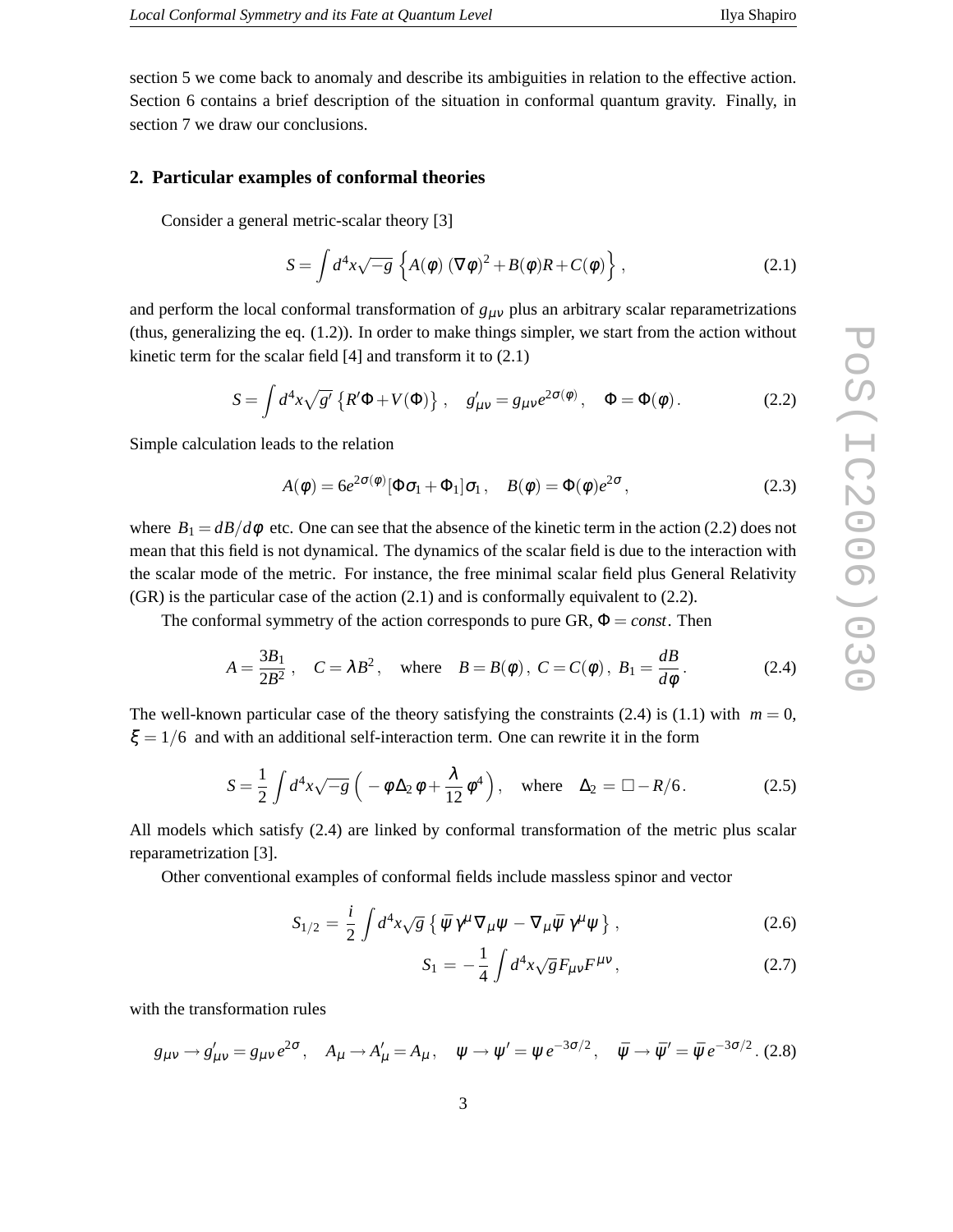Let us notice that the difference between conformal weight and dimension for the vector field is due to the vector field definition in curved space-time<sup>1</sup>

$$
A_{\mu} = A_b e_{\mu}^b, \quad e_{\mu}^b e_{\nu}^a \eta_{ab} = g_{\mu\nu}, \quad e_{\mu}^b e_{\nu}^a g^{\mu\nu} = \eta^{ab}.
$$
 (2.9)

The importance of this observation is that it shows a direct relation between local and global conformal symmetries. The generalization to the non-Abelian case is straightforward.

The interactions between usual vectors, scalars and fermions are always conformal if the corresponding coupling constants have zero mass dimension. Hence gauge, Yukawa and  $\phi^4$  interaction terms are conformal while  $\phi^3$  is not.

The last conventional example is the conformal (Weyl) gravity, which includes only metric field

$$
S_W = \int d^4x \sqrt{g} C^2(4), \quad C^2(n) = R_{\mu\nu\alpha\beta}^2 - \frac{4}{n-2} R_{\mu\nu}^2 + \frac{1}{(n-1)(n-2)} R^2, \tag{2.10}
$$

where *n* is the space-time dimension. The main difference between the Weyl gravity model  $(2.10)$ and GR is that the former does not produce the correct Newton limit. This is of course natural because the coupling constant in this theory is dimensionless and therefore an additional mechanism is needed in order to produce a dimensional parameter such as Newton constant. The most natural option is to consider the Weyl gravity and the conformal scalar field together. In this case the quantum effects lead to the complicated effective potential for the scalar field. This may produce a dimensional transmutation and eventually lead to induced GR with induced values of both Newton and cosmological constants. A general review on the induced gravity approach can be found in [5]. There are several possible mechanism of how this method can be applied to the initially conformal theory [6, 7, 8]. We will not discuss this aspect of the conformal theory in what follows, because this review is of a short kind. Instead, we shall concentrate on a more basic phenomenon (conformal anomaly) in the next section.

The main difference between the conformal scalar, fermion and vector cases presented above and the last example of Weyl gravity is that it is a fourth derivative theory while the matter fields cases are all described by lower derivative theories. However one can construct also examples of conformal higher derivative scalars and fermions (and perhaps vectors, despite this has not been done yet) which possess the local conformal invariance.

Let us start with scalars and consider two alternative different models. The fourth derivative scalar of the first kind has an action [9, 10]

$$
S_4 = \int d^4x \sqrt{g} \; \phi \Delta_4 \, \phi \,, \tag{2.11}
$$

where 
$$
\Delta_4 = \Box^2 + 2R^{\mu\nu}\nabla_\mu\nabla_\nu - \frac{2}{3}R\Box + \frac{1}{3}R_{;\mu}\nabla^\mu.
$$
 (2.12)

The conformal transformation law for this scalar is  $\varphi \to \varphi'$ . The importance of the model (2.11) is based on its use for integrating conformal anomaly. We shall discuss this point in the next section.

The fourth derivative scalar of the second kind can be presented, up to reparametrization of scalar  $\chi = \chi(\phi)$ , in the form [11]

$$
\int d^4x \sqrt{-g} \left\{ \left( \phi^{-1} \Delta_2 \phi \right)^2 - a \phi \Delta_2 \phi - b \phi^4 + c C^2 + d E \right\},\tag{2.13}
$$

<sup>&</sup>lt;sup>1</sup>I am grateful to Joan Solà, who called my attention to this point.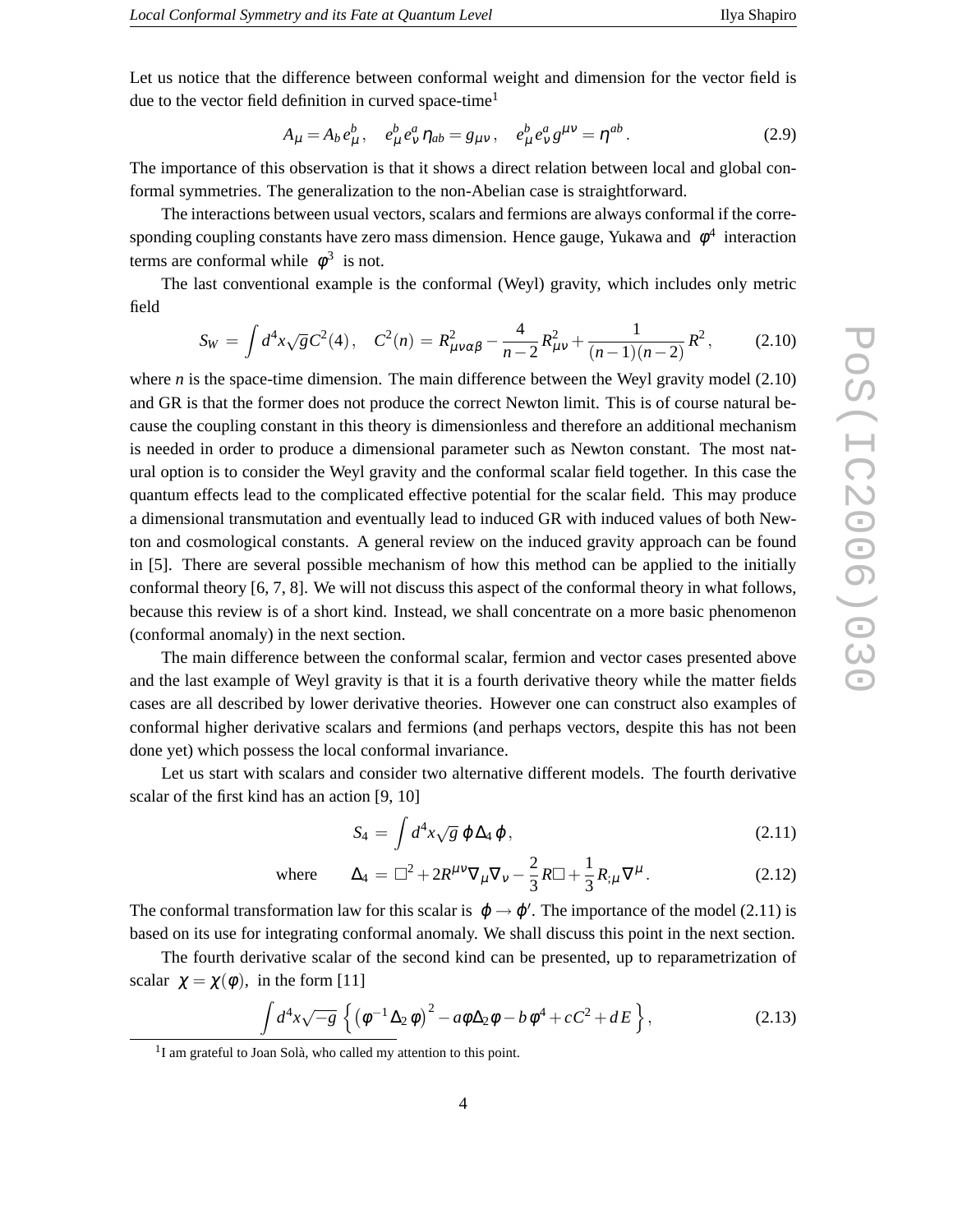where  $a, b, c, d$  are some constants. This model is a direct higher derivative generalization of the usual conformal scalar theory (2.5) and the transformation laws for metric and scalar are of course identical. The complete form of the parametrization-invariant higher derivative action, similar to (2.1) with the constraints (2.3) satisfied, has been constructed in [12]. One can notice that the above two theories represent very particular cases of the general fourth derivative metric-scalar model formulated in [13]. This general model involves 12 arbitrary functions of the scalar (in fact 11, because one may be always included into scalar parametrization), while both models presented above have no such functions.

Let us remark that both fourth derivative scalar models (2.11) and (2.13) can be generalized to an arbitrary dimension  $n \neq 2$ . For the case of (2.11) this task has been completed in [12] and for the case of (2.13) the procedure is obvious due to the known prescription for the usual conformal scalar (2.5).

The next example is a third derivative spinor field. In this case, again, the conformal invariance is provided by introducing the higher derivatives, changing the transformation law for the field and adjusting the parameters of the higher order differential operator [14, 15]. The action of the model is

$$
S_3 = \frac{i}{2} \int d^4x \sqrt{-g} \left\{ \bar{\psi} \gamma^{\mu} \mathcal{D}_{\mu} \psi - \mathcal{D}_{\mu} \bar{\psi} \gamma^{\mu} \psi \right\}, \qquad (2.14)
$$

where the self-adjoint third order operator has the form

$$
\mathscr{D}_{\mu} = \nabla_{\mu} \Box + R_{\mu\nu} \nabla^{\nu} - \frac{5}{12} R \nabla_{\mu} - \frac{1}{12} (\nabla_{\mu} R). \tag{2.15}
$$

The transformation law for the spinor  $\psi$  is

$$
\Psi \to \Psi' = \Psi e^{-\sigma/2}, \qquad \bar{\Psi} \to \bar{\Psi}' = \bar{\Psi} e^{-\sigma/2}, \qquad \sigma = \sigma(x).
$$

The natural question is whether is it possible to construct more examples of conformal fields? Obviously, those can be vectors, scalars or spinors with greater number of derivatives (see, e.g. [16, 17] for the works in this direction.). Furthermore it can be spin-3/2 field with higher derivatives, etc. In all cases the construction of symmetric actions can be performed in a way described in [15] for the theory (2.14).

#### **3. Conformal anomaly in the semiclassical theory**

In this section we shall consider the anomalous violation of the local conformal symmetry in the case of quantum matter on classical curved background. This theory is also known as semiclassical gravity, because it shares many features with quantum theory of gravity. The semiclassical approach is very important independent whether we consider it or not as an approximation to quantum gravity. The reason is that the quantum fields on curved background definitely exist in nature while the reality of quantum gravity is under question. It might occur, after all, that the gravity should not be quantized and, instead, it is an interaction induced by, e.g. (super)string theory in the low-energy limit.

The first step is to consistently formulate the action on classical curved background. The standard criteria for the action of external metric field are (see, e.g. [18]) *a)* locality of the vacuum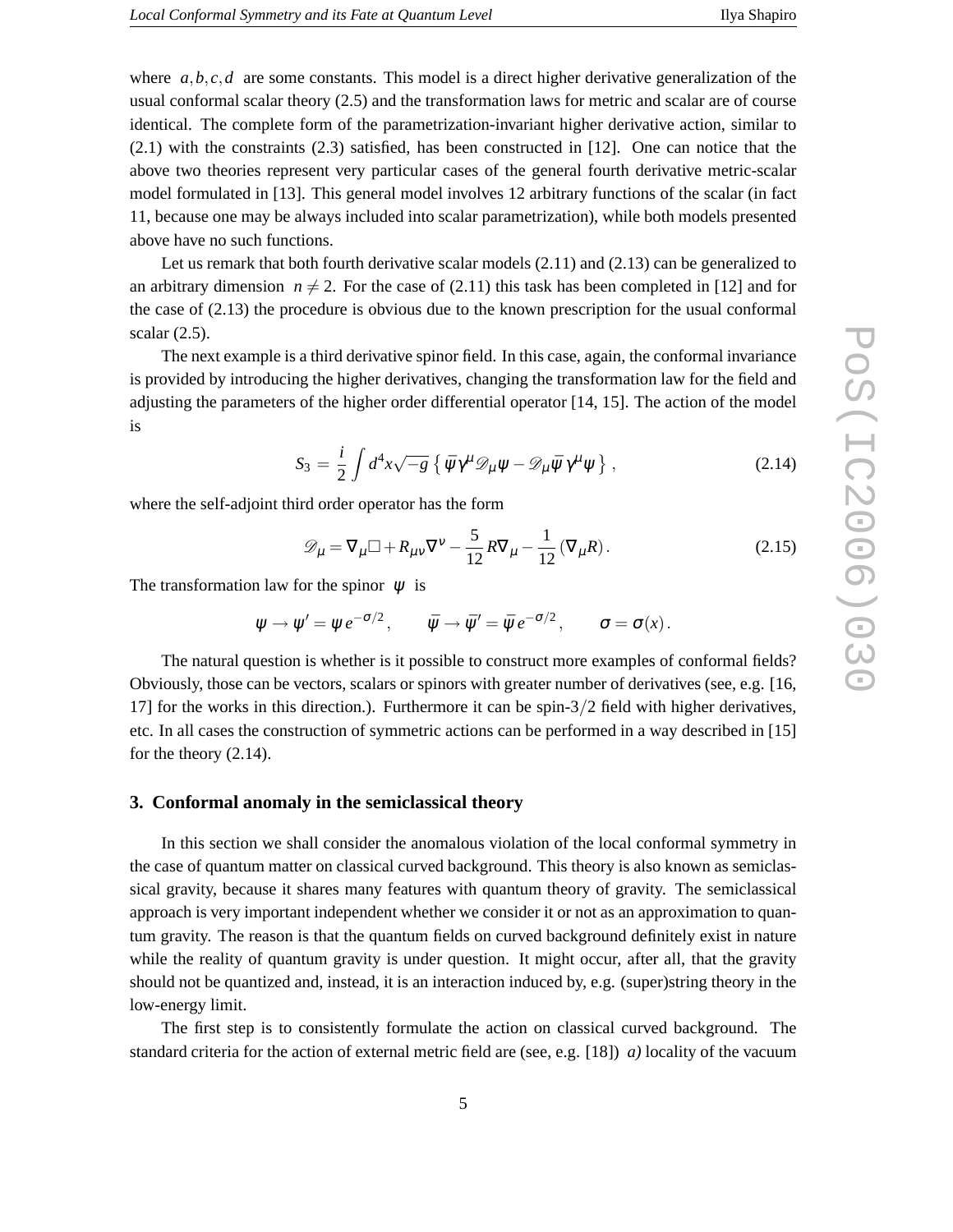action, *b*) renormalizability and *c*) what one can call simplicity, e.g. we assume there are no  $\lfloor m^{-1} \rfloor$  parameters or, in other words, we include the minimal set of terms which satisfy *a*) and *b*) conditions.

The action of vacuum which satisfies these necessary conditions has the form

$$
S_{vac} = S_{EH} + S_{HD},\tag{3.1}
$$

where  $S_{EH}$  is the Einstein-Hilbert action with cosmological term and

$$
S_{HD} = \int d^4x \sqrt{-g} \left\{ a_1 C^2 + a_2 E + a_3 \Box R + a_4 R^2 \right\}.
$$
 (3.2)

Here and below we use the following notations

$$
E = R_{\mu\nu\alpha\beta}^2 - 4R_{\alpha\beta}^2 + R^2. \tag{3.3}
$$

is the Gauss-Bonnet term (Euler density in  $n = 4$ ). We avoid using the letter *G* to denote this quantity because it may be confused with the Newton constant.

In the case of conformal theory at the one-loop level it is sufficient to consider the simplified vacuum action

$$
S_{conf.\,vac} = \int d^4x \sqrt{-g} \left\{ a_1 C^2 + a_2 E + a_3 \Box R \right\} . \tag{3.4}
$$

Let us emphasize that it is not *impossible* to add the Einstein-Hilbert action, cosmological constant or the  $\int \sqrt{-g}R^2$  term here. The statement is that these terms are *not really necessary* at the one-loop level. In fact, beyond the one-loop approximation the  $\int \sqrt{-g}R^2$  terms becomes also necessary, this means the conformal theory is not consistent beyond one loop. In case of broken symmetry and generated masses of the matter fields (e.g. through the Coleman-Weinberg mechanism), other mentioned terms may also become necessary.

Now we are in a position to consider the conformal anomaly. We assume the theory includes the metric  $g_{\mu\nu}$  as a background field and also quantized matter fields  $\Phi$ . We denote, furthermore,  $k_{\Phi}$  the conformal weight of the field.

The Noether identity for the local conformal symmetry

$$
\left[-2g_{\mu\nu}\frac{\delta}{\delta g_{\mu\nu}} + k_{\Phi}\Phi\frac{\delta}{\delta\Phi}\right]S(g_{\mu\nu},\Phi) = 0
$$
\n(3.5)

produces  $T^{\mu}_{\mu} = 0$  on shell (1.3).

At quantum level  $S_{\text{vac}}(g_{\mu\nu})$  has to be replaced by the effective action of vacuum  $\Gamma_{\text{vac}}(g_{\mu\nu})$ . For the free fields only 1-loop order is relevant and (see [18] for the introduction and further references)

$$
\Gamma_{div} = \frac{1}{\varepsilon} \int d^4x \sqrt{g} \left\{ \beta_1 C^2 + \beta_2 E + \beta_3 \Box R \right\},\tag{3.6}
$$

where  $\varepsilon$  is the regularization parameter. For instance, it is  $\varepsilon = \mu^{n-4}/(n-4)$  in dimensional regularization. In the case of global conformal symmetry, the renormalization group method or ζ -regularization tell us [19, 20, 18]

$$
\langle T_{\mu}^{\mu} \rangle = \left\{ \beta_1 C^2 + \beta_2 E + a' \square R \right\},\tag{3.7}
$$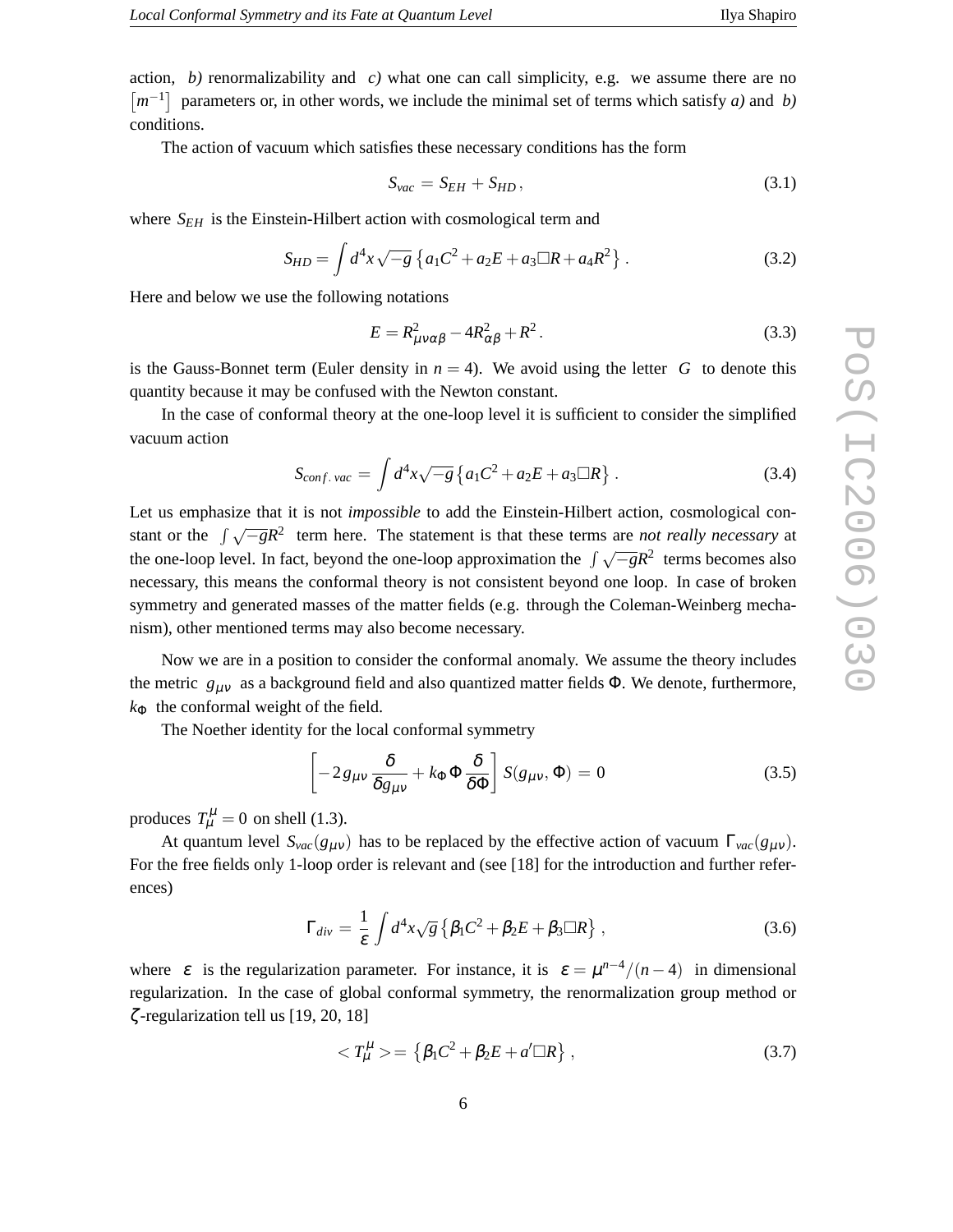where  $a' = \beta_3$ . However, in the case of local conformal invariance there is an ambiguity in the parameter *a* ′ [21, 22, 23].

One can derive the anomaly in many different ways, which mainly differ by the regularization choice [24, 25] (see, e.g. [21] for the list of results in some regularizations). Recently, we have analyzed the source of the ambiguity in full details [23, 26] and, in particular, have shown that the ambiguity is always related to the local terms in the anomaly-induced effective action of vacuum (see the next section) which have different form from the terms in the classical (conformal invariant) action. It turns out that the dimensional regularization does not enable one to control these local terms and therefore the corresponding terms in the anomaly (which are always total derivatives) remain arbitrary. On the other hand, in other regularizations such as point-splitting one, there is no apparent freedom and it seems that the ambiguity is not there. The same is true if one derives the local term in the anomaly via the heat-kernel solution for the effective action<sup>2</sup> [28] or makes a massless limit in the effective action of massive fields [23]. Finally, in the covariant Pauli-Villars regularization one can observe the same ambiguity (in a somehow reduced form) and thus confirm the validity of the situation discovered in the dimensional regularization approach. We consider the mentioned ambiguity in some details in section 5.

Let us consider, as an example, the derivation of anomaly through the most explicit method of dimensional regularization [24]. The theory of matter includes the following set of massless fields: *N*<sup>0</sup> scalars (spin-0), *N*1/<sup>2</sup> spinors (Dirac, spin-1/2) and *N*<sup>1</sup> Abelian vectors (spin-1). All *N*'s indicate a number of fields (not multiplets) in curved space-time, taking conformal version for scalars. We are interested in the vacuum effects and therefore, at one-loop order, can restrict consideration by the free fields case. Using the well-known results (see, e.g. [21, 18]) we arrive at the expression for divergences (3.6) with

$$
\beta_1 = -\frac{1}{(4\pi)^2} \left( \frac{N_0}{120} + \frac{N_{1/2}}{20} + \frac{N_1}{10} \right),
$$
  
\n
$$
\beta_2 = \frac{1}{(4\pi)^2} \left( \frac{N_0}{360} + \frac{11N_{1/2}}{360} + \frac{31N_1}{180} \right),
$$
  
\n
$$
\beta_3 = -\frac{1}{(4\pi)^2} \left( \frac{N_0}{180} + \frac{N_{1/2}}{30} - \frac{N_1}{10} \right).
$$
\n(3.8)

The renormalized one-loop effective action has the form

$$
\Gamma_R = S + \bar{\Gamma} + \Delta S, \tag{3.9}
$$

where  $\bar{\Gamma} = \bar{\Gamma}_{div} + \bar{\Gamma}_{fin}$  is the naive quantum correction to the classical action and  $\Delta S$  is a counterterm. The classical action is  $S = S_{matter} + S_{vac}$ , where  $S_{vac}$  has the form (3.1). Indeed, only conformal invariant part of the vacuum action must be used in (3.9).

 $\Delta$ *S* in (3.9) is an infinite local counterterm which is called to cancel the divergent part of Γ (3.8). Indeed ∆*S* is the only source of the noninvariance of the effective action, since naive (but divergent) contributions of quantum matter fields are conformal. The anomalous trace is therefore

<sup>&</sup>lt;sup>2</sup>Let us notice that the solution for the anomaly-induced effective action presented in the next section agrees with the one obtained from the heat-lernel method, despite this is not easy to see [27].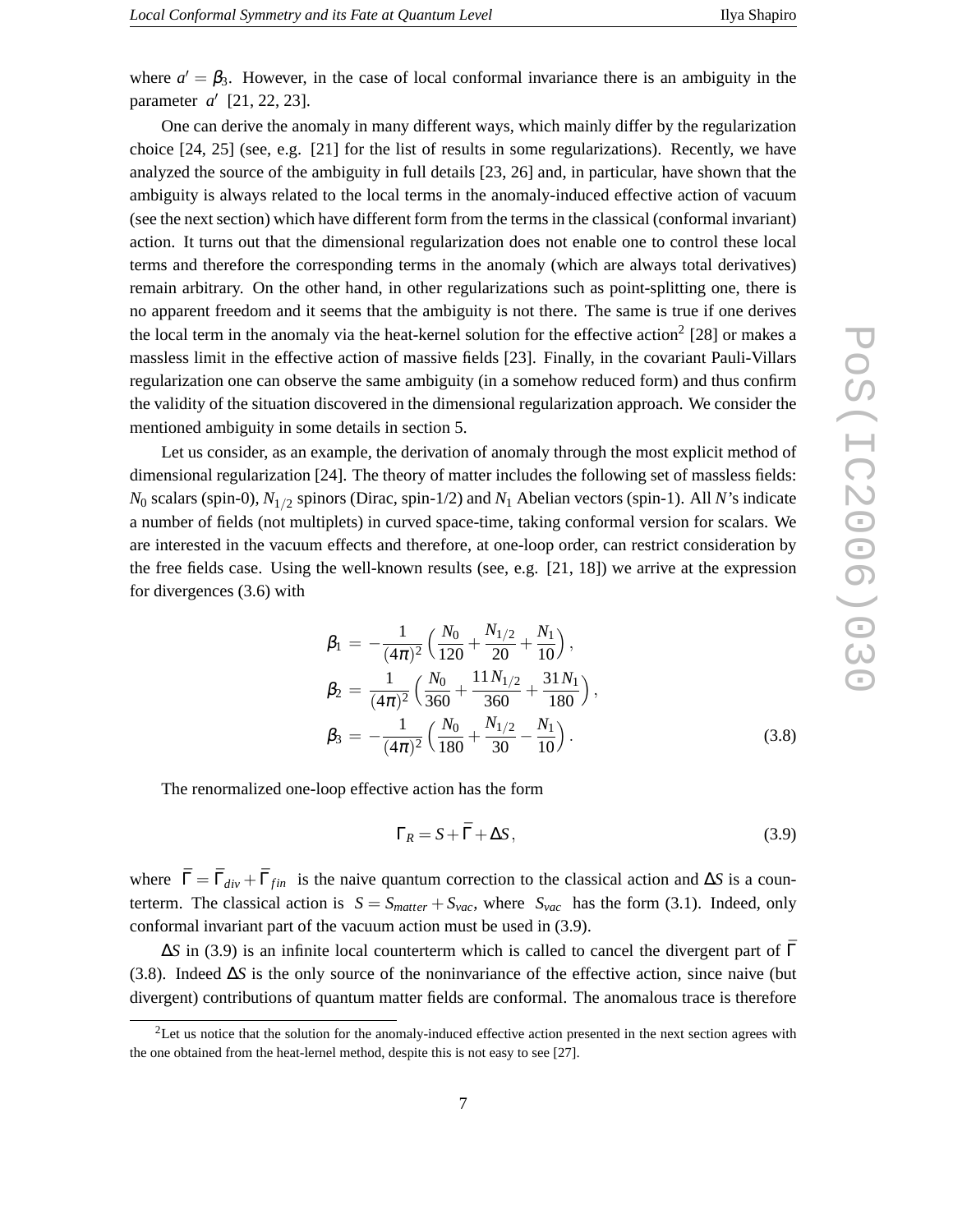equal to

$$
T = \langle T^{\mu}_{\mu} \rangle = -\frac{2}{\sqrt{-g}} g_{\mu\nu} \frac{\delta \Gamma_R}{\delta g_{\mu\nu}} \bigg|_{D=4} = -\frac{2}{\sqrt{-g}} g_{\mu\nu} \frac{\delta \Delta S}{\delta g_{\mu\nu}} \bigg|_{D=4}.
$$
 (3.10)

The calculation of this expression can be done, in a most simple way, as follows. Let us change the parametrization of the metric to

$$
g_{\mu\nu} = \bar{g}_{\mu\nu} \cdot e^{2\sigma},\tag{3.11}
$$

where  $\bar{g}_{\mu\nu}$  is the fiducial metric with fixed determinant. There is a useful relation

$$
-\frac{2}{\sqrt{-g}}g_{\mu\nu}\frac{\delta A[g_{\mu\nu}]}{\delta g_{\mu\nu}} = -\frac{1}{\sqrt{-\bar{g}}}e^{-4\sigma}\frac{\delta A[\bar{g}_{\mu\nu}e^{2\sigma}]}{\delta \sigma}\bigg|_{\bar{g}_{\mu\nu}\to g_{\mu\nu},\sigma\to 0}.
$$
 (3.12)

At that point we need a transformation laws for the structures presented in (3.6). They can be found, for instance, in [29], so we will not reproduce these formulas here. It is sufficient to show a single relation between the expression depending on the original metric  $g_{\mu\nu}$  and the transformed one

$$
g'_{\mu\nu} = g_{\mu\nu} e^{2\sigma(x)}, \qquad \int \sqrt{-g'} C'^2(n) = \int \sqrt{-g'} e^{(n-4)\sigma} C^2(n). \tag{3.13}
$$

All other expressions of our interest have the same factor  $e^{(n-4)\sigma}$  and, on the top of that, some extra terms with derivatives of  $\sigma(x)$ . For all terms which are not total derivatives, these terms are irrelevant due to the limit procedure in eq. (3.12).

In the simplest case of global conformal factor  $\sigma = \lambda = const$  we immediately arrive at the expression (3.7) with  $a' = \beta_3$ . However in the local case  $\sigma = \sigma(x)$  the situation is more complicated. It is worth mentioning that the left hand side in (3.12) gives zero when applied to the integral of the total derivative term  $\int \sqrt{-g} \Box R$ . We shall come back to discuss this term and the corresponding ambiguity in section 5.

# **4. Anomaly-induced action of vacuum**

One can use conformal anomaly to construct the equation for the finite part of the 1-loop correction to the effective action (we change notations here for the sake of convenience)

$$
\frac{2}{\sqrt{-g}}g_{\mu\nu}\frac{\delta\bar{\Gamma}_{ind}}{\delta g_{\mu\nu}} = \frac{1}{(4\pi)^2} \left(aC^2 + bE + c\Box R\right). \tag{4.1}
$$

The solution of this equation is straightforward [10] (see also generalizations for the theory with torsion [30] and with a scalar field [31]). The simplest possibility is to parametrize metric as in (3.13), separating the conformal factor  $\sigma(x)$  and rewrite the eq. (4.1) using (3.12). The solution for the effective action is

$$
\bar{\Gamma} = S_c[\bar{g}_{\mu\nu}] + \frac{1}{(4\pi)^2} \int d^4x \sqrt{-\bar{g}} \left\{ a\sigma \bar{C}^2 + b\sigma (\bar{E} - \frac{2}{3}\bar{\Box}\bar{R}) + 2b\sigma \bar{\Delta}_4 \sigma - \right.
$$
\n
$$
- \frac{1}{12} (c + \frac{2}{3}b)[\bar{R} - 6(\bar{\nabla}\sigma)^2 - (\bar{\Box}\sigma)]^2) \}
$$
\n(4.2)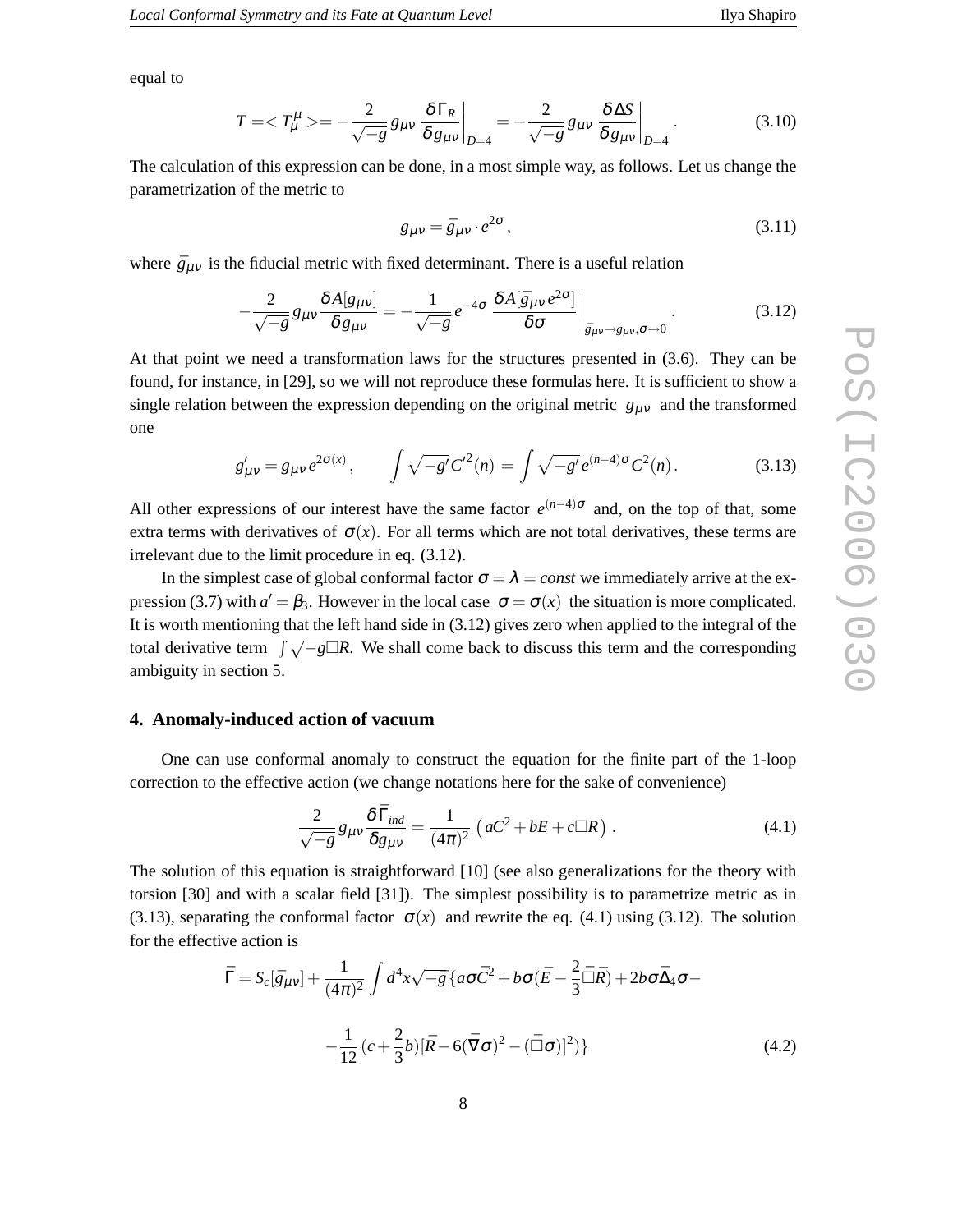where  $S_c[\bar{g}_{\mu\nu}] = S_c[g_{\mu\nu}]$  is an unknown functional of the metric, which serves as an integration constant for the eq. (4.1).

The solution (4.2) has the merit of being simple, but an important disadvantage is that it is not covariant or, in other words, it is not expressed in terms of original metric  $g_{\mu\nu}$ . In order to obtain the non-local covariant solution and after represent it in the local form using auxiliary fields, we shall follow [10, 32].

First one has to establish the following relations [10] (see also [29] for details):

$$
\sqrt{-g}C^2 = \sqrt{-\bar{g}}\bar{C}^2, \quad \sqrt{-\bar{g}}\bar{\Delta}_4 = \sqrt{-g}\Delta_4,\tag{4.3}
$$

$$
\sqrt{-g}(E - \frac{2}{3}\Box R) = \sqrt{-\bar{g}}(\bar{E} - \frac{2}{3}\bar{\Box}\bar{R} + 4\bar{\Delta}_4\sigma)
$$
(4.4)

and also introduce the Green function for the operator (2.12)  $\Delta_{4,x} G(x, y) = \delta(x, y)$ . Using these formulas and (3.12) we find, for any  $A = A(\bar{g}_{\mu\nu}, \sigma)$ , the relation

$$
\frac{\delta}{\delta \sigma(y)} \int d^4x \sqrt{-g(x)} A \left( E - \frac{2}{3} \Box R \right) \Big|_{g_{\mu\nu} = \bar{g}_{\mu\nu}} = 4 \sqrt{-\bar{g}} \bar{\Delta}_4 A = 4 \sqrt{-g} \Delta_4 A. \tag{4.5}
$$

In particular, we obtain

$$
\frac{\delta}{\delta\sigma(y)}\int d^4x\sqrt{-g(x)}\int d^4y\sqrt{-g(y)}\,aC^2(x)\,G(x,y)\frac{1}{4}\left(E-\frac{2}{3}\Box R\right)_y\bigg|_{g_{\mu\nu}=\bar{g}_{\mu\nu}}=
$$

$$
= \int d^4x \sqrt{-\bar{g}(x)} \,\bar{\Delta}_4(x) \,\bar{G}(x, y) \, a\,\bar{C}^2(x) = a\sqrt{-g}\,C^2(y). \tag{4.6}
$$

Hence the term in the effective action, which produces  $T_a = -aC^2$ , is

$$
\Gamma_a = \frac{a}{4} \int d^4x \sqrt{-g(x)} \int d^4y \sqrt{-g(y)} C^2(x) G(x, y) (E - \frac{2}{3} \Box R)_y
$$
\n(4.7)

Similarly one can check that the variation (3.12) produces  $T_b = b(E - \frac{2}{3} \Box R)$  if

$$
\Gamma_b = \frac{b}{8} \int d^4x \sqrt{-g(x)} \int d^4y \sqrt{-g(y)} (E - \frac{2}{3} \Box R)_x G(x, y) (E - \frac{2}{3} \Box R)_y
$$
(4.8)

Finally, the third constituent of the induced action is the local expression

$$
\Gamma_c = -\frac{c + \frac{2}{3}b}{12(4\pi)^2} \int d^4x \sqrt{-g(x)} R^2(x). \tag{4.9}
$$

The covariant solution of eq.  $(4.1)$  is a sum of  $(4.7)$ , $(4.8)$  and  $(4.9)$ .

Our next task is to rewrite the nonlocal expressions obtained above using some auxiliary scalar fields. Let us notice that there are two distinct ways of doing that, leading to the slightly different results. The first option is to introduce the auxiliary fields as a quantum objects, such that, after Gaussian integration over them, we should come back to the non-local expression described above. Another possibility <sup>3</sup> is to consider auxiliary fields as purely classical objects. After using the

<sup>3</sup>Author is grateful to Roberto Balbinot for discussion concerning this point.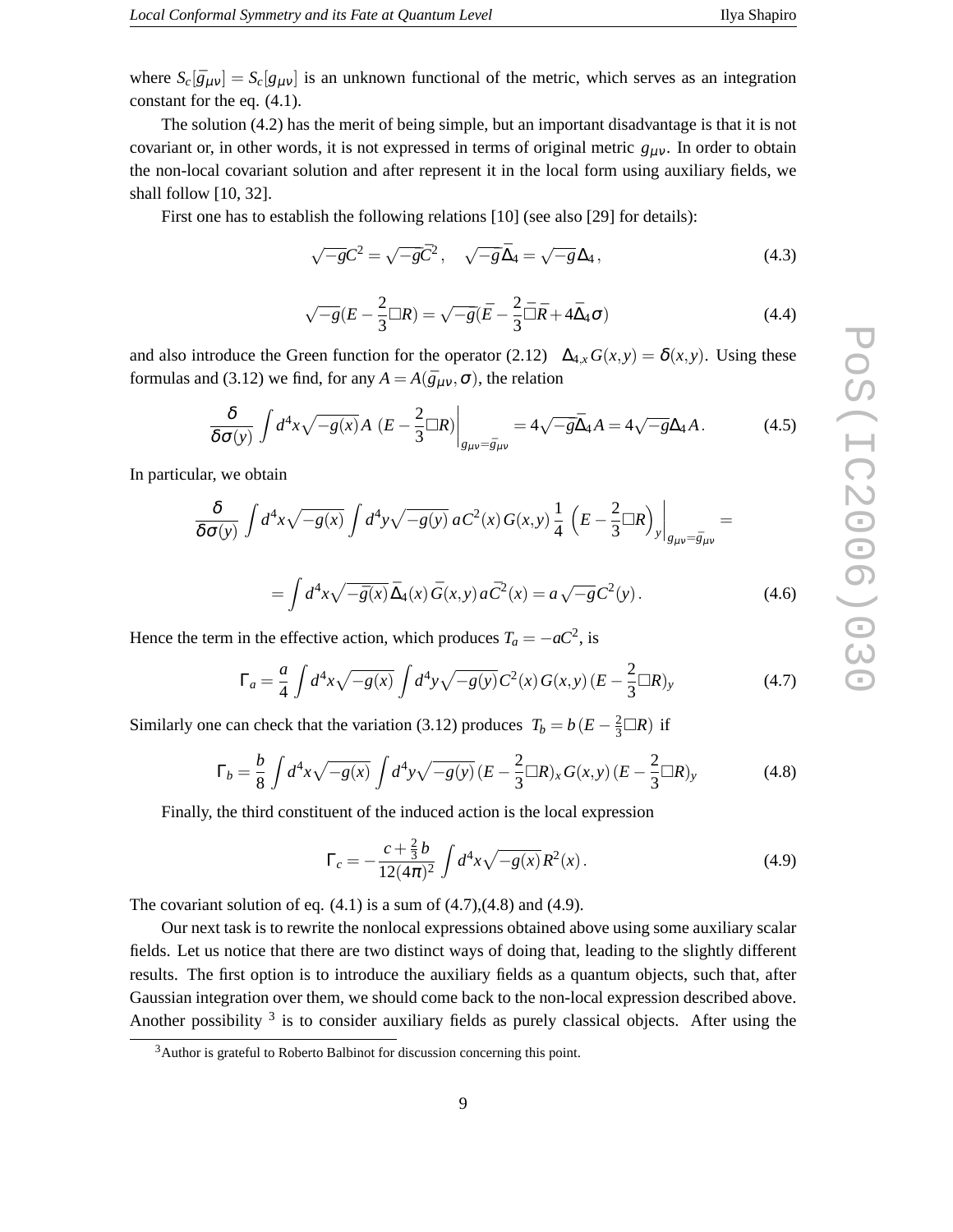classical equations of motion for these fields and replacing them back to the action we come to the original non-local expressions. The difference between the two approaches is that, in the first case, one has to account for the contributions of the auxiliary fields to the anomaly. As a result, the coefficients  $a, b, c$  in (4.1) get modified [10]. In this article we will not account for this modification and follow the second approach.

As a first step the remaining terms can be rewritten in the symmetric form

$$
\Gamma_{a,b} = \int d^4x \sqrt{-g(x)} \int d^4y \sqrt{-g(y)} (E - \frac{2}{3} \Box R)_x G(x, y) \left[ \frac{a}{4} C^2 - \frac{b}{8} (E - \frac{2}{3} \Box R) \right]_y
$$
  
=  $-\frac{b}{8} \int d^4x d^4y \sqrt{g(y)} g(x) \left[ (E - \frac{2}{3} \Box R) - \frac{a}{b} C^2 \right]_x G(x, y) \left[ (E - \frac{2}{3} \Box R) - \frac{a}{b} C^2 \right]_y$   
+  $\frac{1}{2} \int d^4x d^4y \sqrt{g(y)} g(x) \left( \frac{a}{2\sqrt{b}} C^2 \right)_x G(x, y) \left( \frac{a}{2\sqrt{b}} C^2 \right)_y$  (4.10)

The last two terms are appropriate objects for rewriting them using the auxiliary fields. In this way we arrive at the following final expression for the anomaly generated effective action of gravity.

$$
\Gamma = S_c[g_{\mu\nu}] - \frac{3c + 2b}{36(4\pi)^2} \int d^4x \sqrt{-g(x)} R^2(x) + \int d^4x \sqrt{-g(x)} \left\{ \frac{1}{2} \varphi \Delta_4 \varphi - \frac{1}{2} \psi \Delta_4 \psi \right. \\ + \varphi \left[ \frac{\sqrt{b}}{8\pi} (E - \frac{2}{3} \Box R) - \frac{a}{8\pi \sqrt{b}} C^2 \right] + \frac{a}{8\pi \sqrt{b}} \psi C^2 \right\}.
$$
 (4.11)

Some remarks are in order.

1) The local covariant form (4.11) is dynamically equivalent to the non-local covariant form. The complete definition of the Cauchy problem in the theory with the non-local action requires defining the boundary conditions for the Green functions  $G(x, y)$ , which shows up independently in the two terms (4.7) and (4.8). The same can be achieved, in the local version, by imposing the boundary conditions on the two auxiliary fields  $\varphi$  and  $\psi$ .

2) The kinetic term for the auxiliary field  $\varphi$  is positive while for  $\sigma$  it was negative. For  $\psi$  the kinetic term has negative sign. The wrong sign does not lead to problems here, because both fields are auxiliary and do not propagate independently.

3) We introduced the new structure  $\int C_x^2 G(x, y) C_y^2$  into the action, despite it was not directly produced by anomaly. This term is indeed conformal invariant and therefore its emergence may be viewed as a simple redefinition of the conformal invariant functional  $S_c[g_{\mu\nu}]$ . On the other hand, writing the non-conformal terms in the symmetric form (4.10), we have modified the four point function in a very essential way. Therefore, introducing the mentioned conformal term we have just restored the basic structure of the terms generated by anomaly. For this reason, the emergence of the second auxiliary scalar [32] is not an artificial procedure but represents a necessary element of writing the induced action in a local form<sup>4</sup>.

4) The second scalar also proved useful for applications. In particular, the vacuum states of the black hole (Boulware, Hartle-Hawking and Unruh) can be classified through the choice of initial conditions for the two auxiliary fields [34]. Let us stress that this can not be accomplished by

<sup>4</sup>The effective action (reffinaction) has been introduced in the paper [32]. Qualitatively similar manner of introducing second scalar has been suggested later on in [33].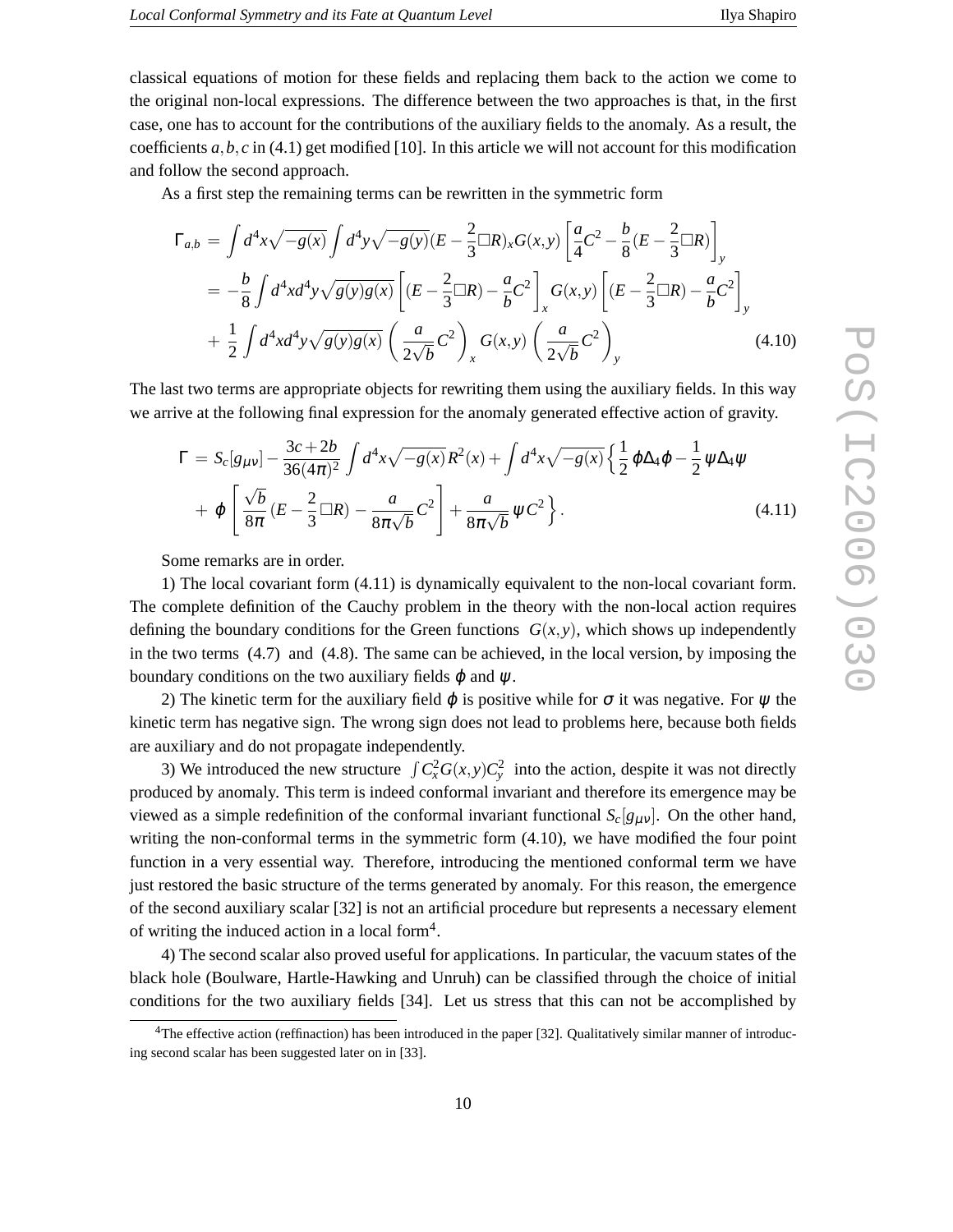using only one field  $\varphi$ . Therefore the correspondence with other approaches to Hawking radiation indicates that our considerations about the correctness of introducing the second auxiliary scalar are correct.

5) Another important application of the anomaly-induced action is the model of anomalyinduced inflation [2, 31], or Modified Starobinsky Model. In this case the behaviour of conformal factor of the metric is not affected by the presence of the second auxiliary scalar. However, for investigating the evolution of gravitational waves specifying the initial data for both scalars is essential and the situation is close to the one in the black hole case.

#### **5. Ambiguity of local/surface anomalous terms**

The ambiguity of the local anomalous term  $\int \sqrt{-g}R^2$  in the effective action and the corresponding term  $\Box R$  in the anomaly can be observed either in dimensional or in covariant Pauli-Villars regularization [23].

Let us start from the dimensional regularization and come back to the relation (3.10). As we have already mentioned in section 3, the counterterm  $\int \sqrt{-g} \Box R$  does not contribute to the anomaly of local conformal symmetry. Hence the anomaly comes from the  $\int \sqrt{-g} C^2(d)$ -type counterterm. However, the requirements of finiteness of renormalized effective and the locality leave us the freedom in choosing the parameter *d*. If we take  $d = n + \gamma \cdot [n-4]$ , where  $\gamma$  is an arbitrary parameter, we meet  $a' \sim \gamma$  and therefore the coefficient *a* is arbitrary. It is easy to see that this arbitrariness is equivalent to adding  $\int R^2$ -term to the classical action.

The same result can be achieved in the covariant Pauli-Villars regularization, where one has to introduce a set of massive "regulator" fields. For example, in the case of a massless conformal scalar  $\varphi$  we have to start from the action

$$
S_{\text{reg}} = \sum_{i=0}^{N} \int d^4x \sqrt{g} \left\{ (\nabla \varphi_i)^2 + (\xi_i R + m_i^2) \varphi_i^2 \right\}.
$$
 (5.1)

The physical scalar field  $\varphi \equiv \varphi_0$  is conformal  $\xi = 1/6$ ,  $m_0 = 0$  and bosonic  $s_0 = 1$ , while PV regulators  $\varphi_i$  are massive  $m_i = \mu_i M$  and can be bosonic  $s_i = 1$  or fermionic  $s_i = -2$ .

The UV limit  $M \rightarrow \infty$  produces the vacuum Eff. Action. The calculation is based on our result for the EA of the massive scalar. We assume that the Pauli-Villars regulators may have conformal  $\xi_i = 1/6$  or non-conformal couplings  $\xi_i \neq 1/6$ .

The regularized effective action is

$$
\bar{\Gamma}_{\text{reg}}^{(1)} = \lim_{\Lambda \to \infty} \sum_{i=0}^{N} s_i \bar{\Gamma}_i^{(1)} \left( m_i, \xi_i, \Lambda \right), \qquad (5.2)
$$

where  $\Lambda$  is an auxiliary momentum cut-off. It is important that we possess the explicit expression of the  $\mathcal{O}(R^2)$  effective action of massive fields derived in [35]. The conformal anomaly is [23]

$$
T = \frac{1}{(4\pi)^2} \left[ \frac{1}{180} E - \frac{1}{120} C^2 + \left( 12\delta - \frac{1}{180} \right) \Box R \right], \quad \delta = \sum_{i=1}^N s_i \left( \xi_i - \frac{1}{6} \right)^2 \ln \mu_i^2, \tag{5.3}
$$

Exactly as in the dimensional regularization case, the ambiguity is equivalent to the freedom of adding the finite  $\int \sqrt{-g}R^2$  term and can be fixed only by imposing the renormalization condition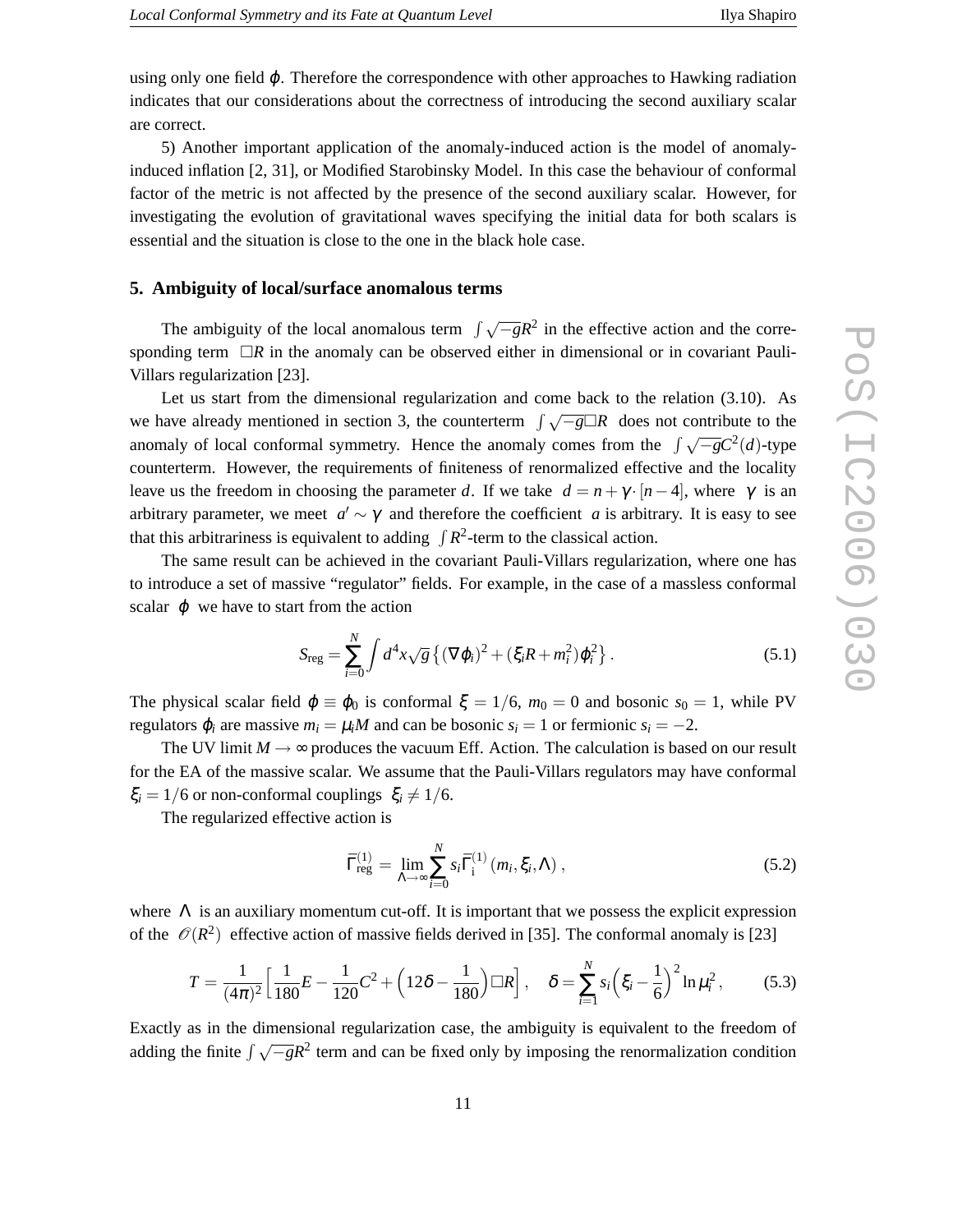for this term. The qualitative result is that the definition of the local finite part of the quantum corrections is ambiguous, even if the corresponding term is not present in the classical action and is not renormalized. In order to fix the ambiguity one has to use renormalization condition and for that it is necessary to introduce the non-conformal local term into the classical action. As a result the theory is not conformal anymore. This consideration can be generalized for the case of more general (non purely metric) backgrounds [26], where the situation is similar albeit somehow more complicated.

# **6. Weyl quantum gravity**

Finally, let us consider the problem of anomalous violation of local conformal symmetry in the conformal Weyl quantum gravity. The action of the theory has the form

$$
S_W = \int d^4x \sqrt{g} \left\{ \frac{1}{2\lambda} C^2 - \frac{1}{\rho} E + \tau \Box R \right\},\tag{6.1}
$$

The action (6.1) is conformal invariant in a sense it satisfies the conformal Noether identity

$$
-\frac{2}{\sqrt{-g}}g_{\mu\nu}\frac{\delta S_W}{\delta g_{\mu\nu}}=0.\tag{6.2}
$$

The conformal theory (6.1) may be an interesting model of quantum gravity [36, 37, 18], while General Relativity may be induced at quantum level if the Weyl gravity is coupled to a conformal scalar [6, 7, 8].

The theory (6.1) is the particular case of the general higher derivative quantum gravity which is know to be renormalizable [38, 39]. At the same time the properties of conformal theory may be quite different from the general one. One can formulate two main questions concerning the properties of the conformal theory at quantum level.

1) Whether the one-loop and/or higher loop infinite renormalization of this theory is conformal invariant. In other words, whether the conformal theory is multiplicatively renormalizable.

2) Whether the anomalous violation of local conformal symmetry occurs in the finite part of the effective action. If so, we need to know whether the corresponding ambiguities, similar to the ones discussed in the previous section, take place here.

The derivation of the one-loop divergences in the conformal theory has been performed in [36, 40, 41]. The result obtained in [41] with the method including rigid automatic control of the calculations fits with the previous ones and has the form

$$
\Gamma_{\text{div}}^{(1)} = -\frac{1}{\varepsilon} \int d^4 x \sqrt{-g} \left\{ \frac{87}{20} E - \frac{199}{30} C^2 \right\} . \tag{6.3}
$$

In  $n = 4$ , the dependence on the Gauss-Bonnet term is absent, as it was anticipated earlier [36, 40]. At the same time this dependence is essential for the renormalization group near four dimensions, producing a number of new nontrivial fixed points, some of them UV stable and some IR stable. There is no real need to calculate the remaining  $\int \Box R$ -type counterterm, because it is gauge fixing dependent [36, 32]. According to (6.3), there is no need for the  $\int d^4x \sqrt{-g}R^2$ -type counterterm and, correspondingly, no need to use the so-called special conformal regularization [42, 36]. At one loop the theory is multiplicatively renormalizable in the usual sense.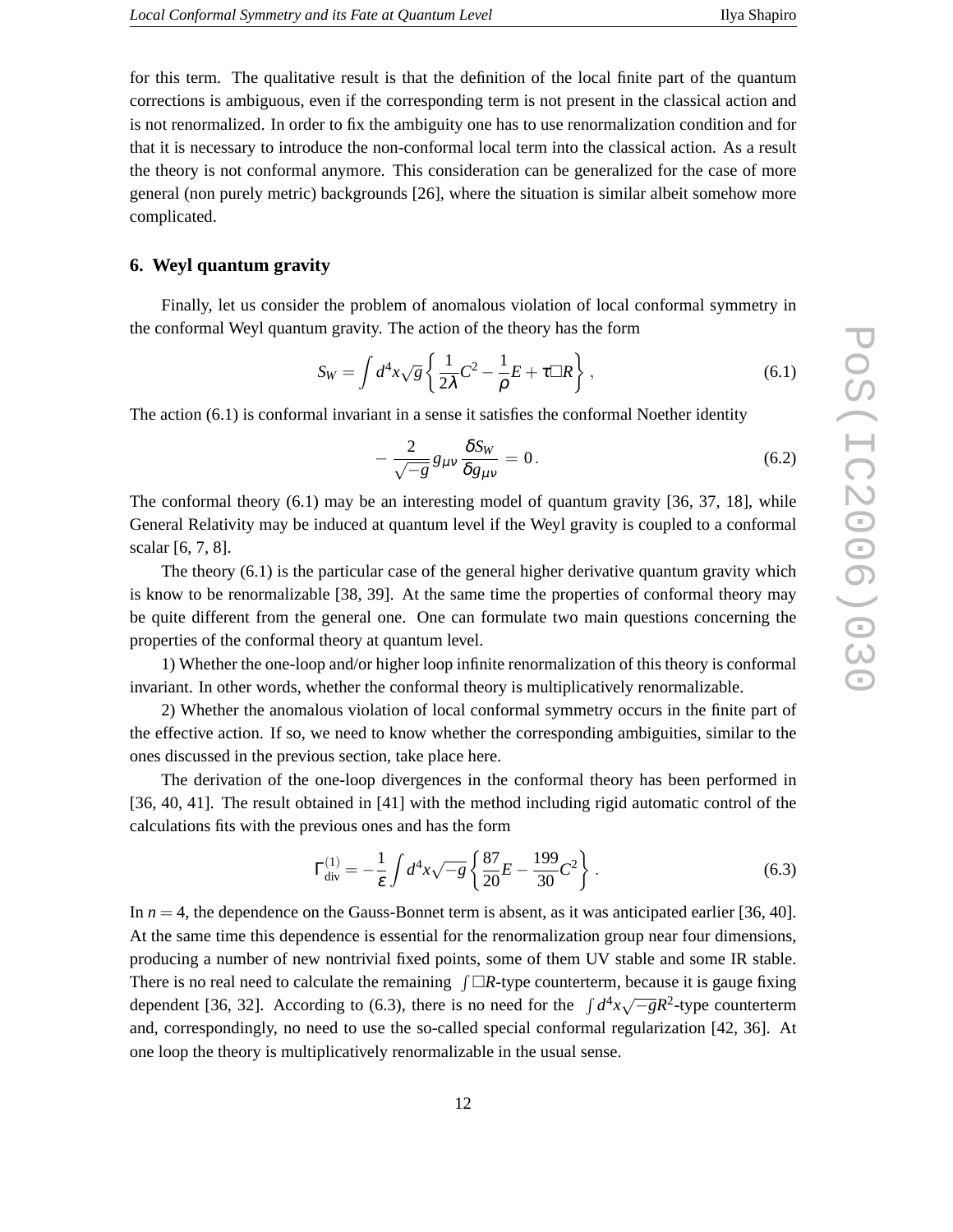The derivation of anomaly may proceed in exactly the same way as in the semiclassical theory. In particular, the anomaly associated to the divergences (6.3) is well defined and the corresponding non-local terms in the induced action can be obtained in a unique way. At the same time, the local  $\int \sqrt{-g}R^2$ -term is plagued by double ambiguity: due to the gauge dependence of the corresponding  $\Box R$ -type divergence and because of the renormalization-scheme dependence. Finally, the only way to arrive at the well defined quantum corrections is to violate the conformal symmetry at the classical level already. In case this violation is weak, the quantum corrections will respect the corresponding hierarchy.

#### **7. Conclusions**

We have reviewed some important aspects of local conformal symmetry and in particular its violation at the quantum level by anomaly. There is a variety of theories with local conformal symmetry in  $n = 4$ . Along with the conventional scalar, spinor and vector cases, there are different higher derivative conformal models with higher derivatives.

In the semiclassical theory local conformal symmetry is violated by the trace anomaly. There are both local and non-local terms in the effective action behind the anomaly, but the local terms are plagued by ambiguities, indicating certain inconsistency in the quantum corrections. For conformal quantum gravity similar ambiguities produce total inconsistency of the theory beyond the one loop level, because at higher loops the emergence of the non-symmetric counterterms looks unavoidable. So, we can conclude that, in general, conformal invariant theories are not consistent at quantum level. In fact, the local conformal symmetry may be only approximate, despite it is a very useful tool for calculating quantum corrections.

#### **Acknowledgments.**

Author is very grateful to his collaborators on the subject, especially to M. Asorey, E. Gorbar, G. de Berredo-Peixoto and J. Solà for numerous discussions and common works. I am also thankful to the organizers of the Meeting for invitation to give this talk and for support. The work has been partially supported by the PRONEX project and research grants from FAPEMIG (MG, Brazil) and CNPq (Brazil) and by the fellowships from CNPq and ICTP (Italy). The text of this Proceedings has been completed during my visit to Theory Division of CERN and I would like to thank them for support and hospitality.

### **References**

- [1] V. Faraoni, E. Gunzig and P. Nardone, *Conformal transformations in classical gravitational theories and in cosmology,* Fund. Cosmic Phys. **20** (1999) 121 [gr-qc/9811047].
- [2] J.C.Fabris, A.M.Pelinson and I.L.Shapiro, *On the gravitational waves on the background of anomaly-induced inflation,* Nucl. Phys. **B597** (2001) 539 [hep-th/0009197].
- [3] I.L. Shapiro and H. Takata, *One-loop renormalization of the four-dimensional theory for quantum dilaton gravity,* Phys. Rev. **D52** (1995) 2162 [hep-th 9502111]; *Conformal transformation in gravity,* Phys. Lett. **B361** (1995) 31 [hep-th/9504162].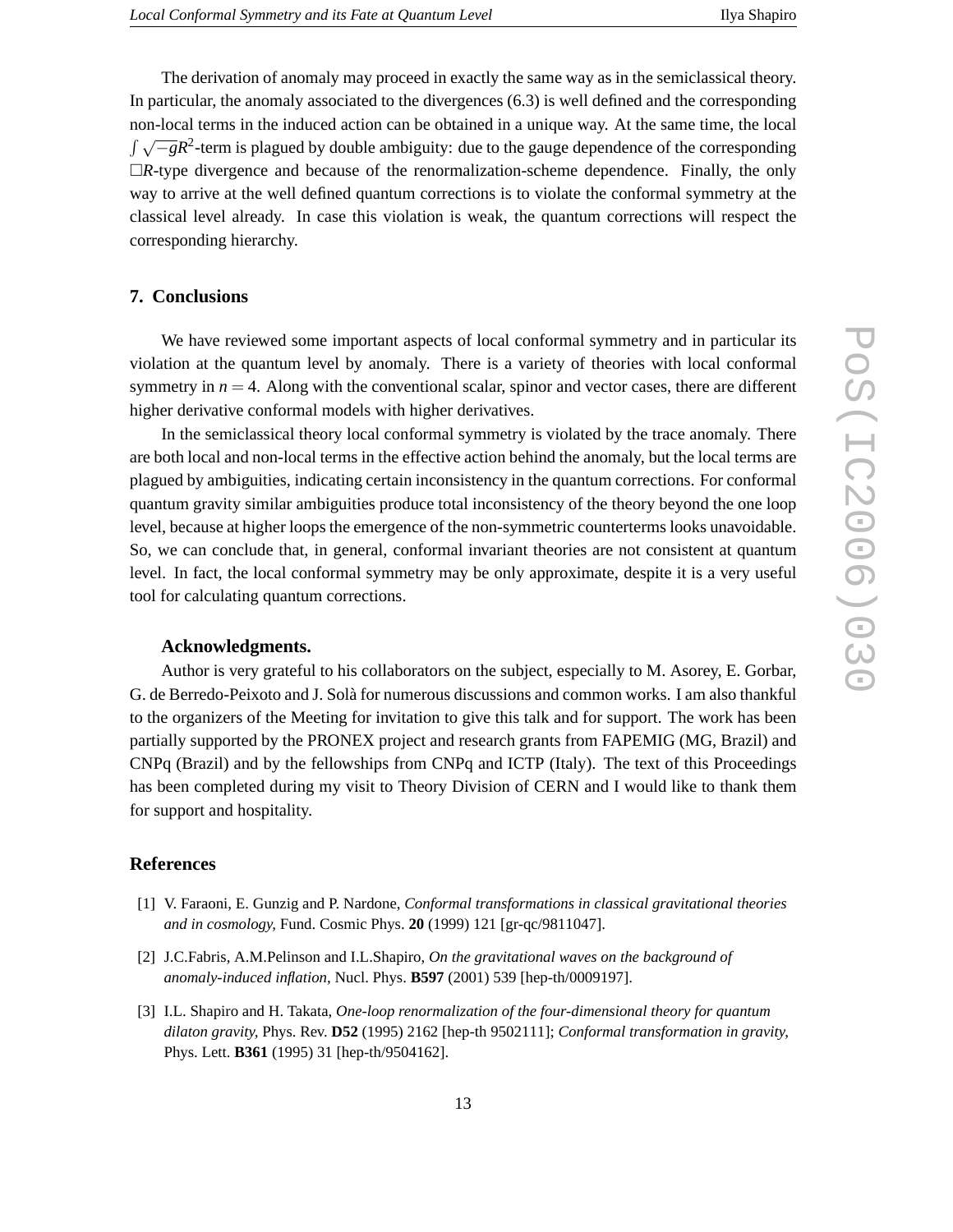- [4] J. O'Hanlon, *Intermediate-range gravity a generally covariant model,* Phys. Rev. Lett. **29** (1972) 137.
- [5] S.L. Adler, *Einstein gravity as a symmetry breaking effect in quantum field theory,* Rev. Mod. Phys. **54** (1982) 729.
- [6] I. L. Buchbinder, *Mechanism For Induction Of Einstein Gravitation,* Sov. J. Phys. **31** (1986) 77.
- [7] I.L. Shapiro, *Hilbert-Einstein Action from Induced Gravity coupled with Scalar Field,* Mod. Phys. Lett. **9A** (1994) 1985 [hep-th/9403077].
- [8] I.L. Shapiro and G. Cognola, *Interaction of Low Energy Induced Gravity with Quantized Matter and Phase Transition Induced by Curvature,* Phys. Rev. **D51** (1995) 2775 [hep-th/9406027]; *Back reaction of vacuum and the renormalization group flow from the conformal fixed point,* Class. Quant. Grav. **15** (1998) 3411 [hep-th/9804119].
- [9] S. Paneitz, *A Quartic Conformally Covariant Differential Operator for Arbitrary Pseudo-Riemannian Manifolds,* MIT preprint, 1983.
- [10] R.J. Riegert, *A Nonlocal Action For The Trace Anomaly.* Phys. Lett. **B134** (1984) 56; E.S. Fradkin and A.A. Tseytlin, *Conformal Anomaly In Weyl Theory And Anomaly Free Superconformal Theories,* Phys. Lett. **B134** (1984) 187.
- [11] I. Antoniadis, J. Iliopoulos and T. N. Tomaras, *On The Stability Of Background Solutions In Conformal Gravity,* Nucl. Phys. **B261** (1985) 157.
- [12] J. A. de Barros and I.L. Shapiro, *Renormalization group study of the higher derivative conformal scalar model,* Phys. Lett. **B412** (1997) 242 [hep-th/9706123].
- [13] E. Elizalde, A.G. Zhecksenaev, S.D. Odintsov and I.L. Shapiro, *One-loop renormalization and asymptotic behavior of a higher-derivative scalar theory in curved spacetime,* Phys. Lett. **B328** (1994) 297 [hep-th/9402154].
- [14] E.S. Fradkin and A.A. Tseytlin, *Conformal Supergravity,* Phys. Repts. **119** (1985) 233.
- [15] G. de Berredo-Peixoto and I.L. Shapiro, *The higher derivative fermionic operator and trace anomaly,* Phys. Lett. **B514** (2001) 377 [hep-th/0101158].
- [16] J. Erdmenger, *Conformally covariant differential operators: Properties and applications,* Class. Quant. Grav. **14** (1997) 2061 [hep-th/9704108]; *Conformally covariant differential operators: Symmetric tensor fields.* J. Erdmenger and H. Osborn, Class. Quant. Grav. **15** (1998) 273 [gr-qc/9708040].
- [17] T.P. Branson, *Conformaly covariant equations on differential forms,* Comm. Part. Diff. Eq. **7** (1982) 393; *An anomaly associated with 4-dimensional quantum gravity,* Commun. Math. Phys. **178** (1996) 301.
- [18] I.L. Buchbinder, S.D. Odintsov, I.L. Shapiro, *Effective Action in Quantum Gravity*, IOP Publishing, Bristol, 1992.
- [19] I.L. Buchbinder, *Renormalization-group equations in curved space-time,* Theor. Math. Phys. **61** (1984) 393.
- [20] S.W. Hawking, *Zeta Function Regularization Of Path Integrals In Curved Space-Time,* Comm. Math. Phys. **55** (1977) 133.
- [21] N.D. Birrell, P.C.W. Davies, *Quantum fields in curved space*, Cambridge Univ. Press, Cambridge, 1982.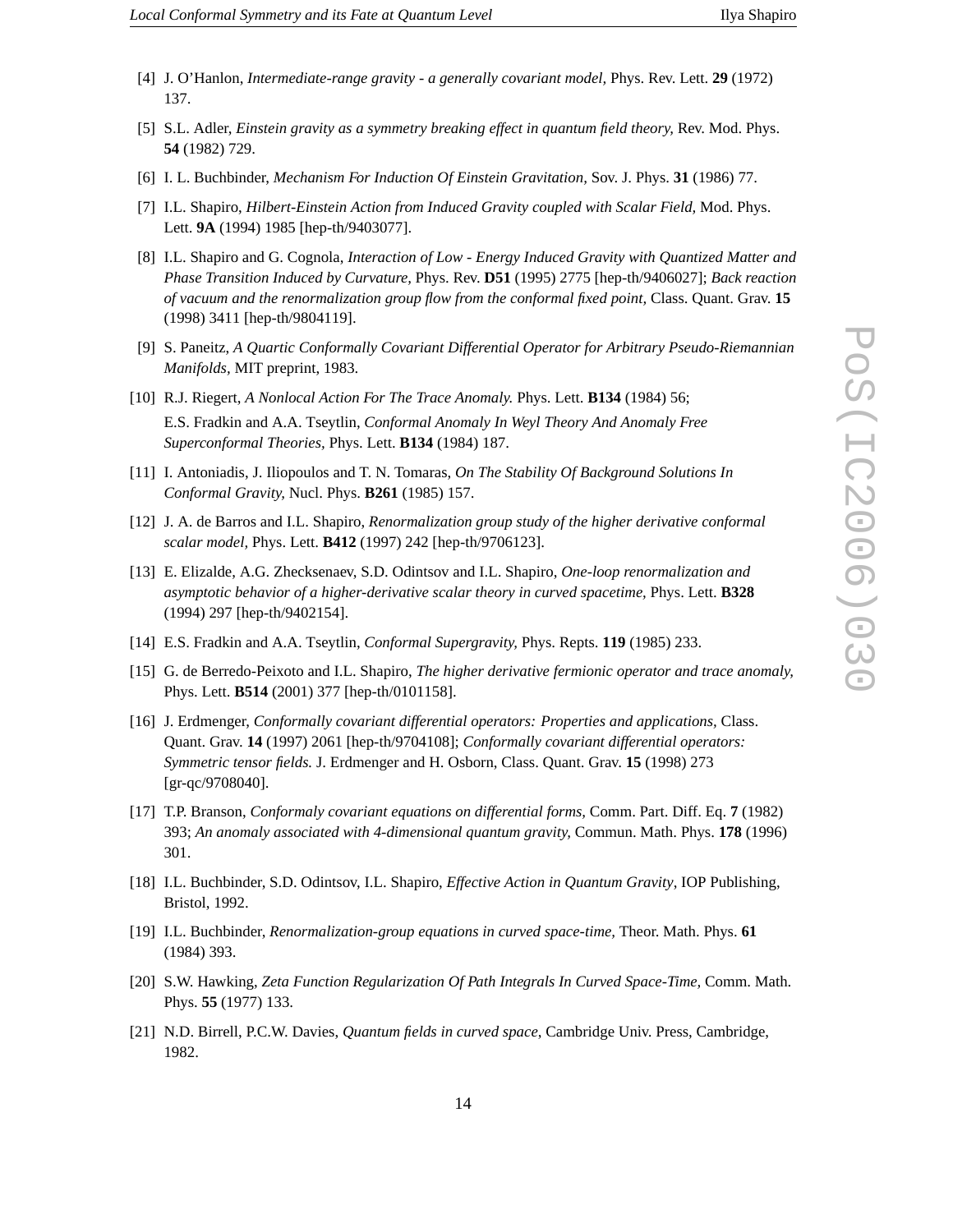- [22] M.J. Duff, *Twenty years of the Weyl anomaly,* Class. Quant. Grav. **11** (1994) 1387 [hep-th/9308075].
- [23] M. Asorey, E.V. Gorbar and I.L. Shapiro, *Universality and Ambiguities of the Conformal Anomaly.* Class. Quant. Grav. **21** (2003) 163 [hep-th/0307187].
- [24] M.J. Duff, *Observations On Conformal Anomalies,* Nucl. Phys. **B125** (1977) 334; S. Deser, M.J. Duff and C. Isham, *Nonlocal Conformal Anomalies,* Nucl. Phys. **B111** (1976) 45.
- [25] S.M. Christensen, *Vacuum Expectation Value Of The Stress Tensor In An Arbitrary Curved Background: The Covariant Point Separation Method,* Phys. Rev. **D14** (1976) 2490; *Regularization, Renormalization, And Covariant Geodesic Point Separation,* **D17** (1978) 948.
- [26] M. Asorey, G. de Berredo-Peixoto and I.L. Shapiro, *Renormalization Ambiguities and Conformal Anomaly in Metric-Scalar Backgrounds*, hep-th/0609138.
- [27] S. Deser and A. Schwimmer, *Geometric Classification of Conformal Anomalies in Arbitrary Dimensions,* Phys. Lett. **309B** (1993) 279 [hep-th/9302047] S. Deser, *Closed form effective conformal anomaly actions in D* ≥ 4*,* Phys. Lett. **479B** (2000) 315

[hep-th/9911129].

- [28] A.O. Barvinsky, Yu.V. Gusev, G.A. Vilkovisky and V.V. Zhitnikov, *The One loop effective action and trace anomaly in four-dimensions,* Nucl.Phys. **B439** (1995) 561 [hep-th/9404187].
- [29] D. F. Carneiro, E. A. Freitas, B. Gonçalves, A. G. de Lima and I. L. Shapiro, *On Useful Conformal Tranformations In General Relativity,* Grav. and Cosm. **40** (2004) 305 [gr-qc/0412113].
- [30] I.L. Buchbinder, S.D. Odintsov and I.L. Shapiro, *Nonsingular cosmological model with torsion induced by vacuum quantum effects,* Phys. Lett. **B162** (1985) 92;

J.A. Helayel-Neto, A. Penna-Firme and I. L. Shapiro, *Conformal symmetry, anomaly and effective action for metric-scalar gravity with torsion,* Phys. Lett. **B479** (2000) 411 [gr-qc/9907081].

[31] I.L. Shapiro, J. Solà, *Massive fields temper anomaly-induced inflation,* Phys. Lett. **B530** (2002) 10 [hep-ph/0104182];

A.M. Pelinson, I.L. Shapiro, F.I. Takakura, *On the stability of the anomaly-induced inflation,* Nucl. Phys. **B648** (2003) 417 [hep-ph/0208184].

- [32] I. L. Shapiro and A. G. Jacksenaev, *Gauge dependence in higher derivative quantum gravity and the conformal anomaly problem,* Phys. Lett. **B324** (1994) 284.
- [33] P. O. Mazur and E. Mottola, *Weyl cohomology and the effective action for conformal anomalies*, Phys. Rev. **D64** (2001) 104022.
- [34] R. Balbinot, A. Fabbri and I.L. Shapiro, *Anomaly induced effective actions and Hawking radiation,* Phys. Rev. Lett. 83 (1999) 1494 [hep-th/9904074]; *Vacuum polarization in Schwarzschild space-time by anomaly induced effective actions and Hawking radiation,* Nucl. Phys. **B559** (1999) 301 [hep-th/9904162].
- [35] E.V. Gorbar, I.L. Shapiro, *Renormalization Group and Decoupling in Curved Space.* JHEP **02** (2003) 021 [hep-ph/0210388]; *Renormalization Group and Decoupling in Curved Space: II. The Standard Model and Beyond.* JHEP **06** (2003) 004 [hep-ph/0303124].
- [36] E.S. Fradkin and A.A. Tseytlin, *Higher Derivative Quantum Gravity: One Loop Counterterms And Asymptotic Freedom*, Nucl. Phys. **B201** (1982) 469.
- [37] I.L. Buchbinder and I.L. Shapiro, *On the influence of the gravitational interaction on the behavior of the effective constants of Yukawa and scalar coupling,* Sov. J. Nucl. Phys. **44** (1986) 1033.